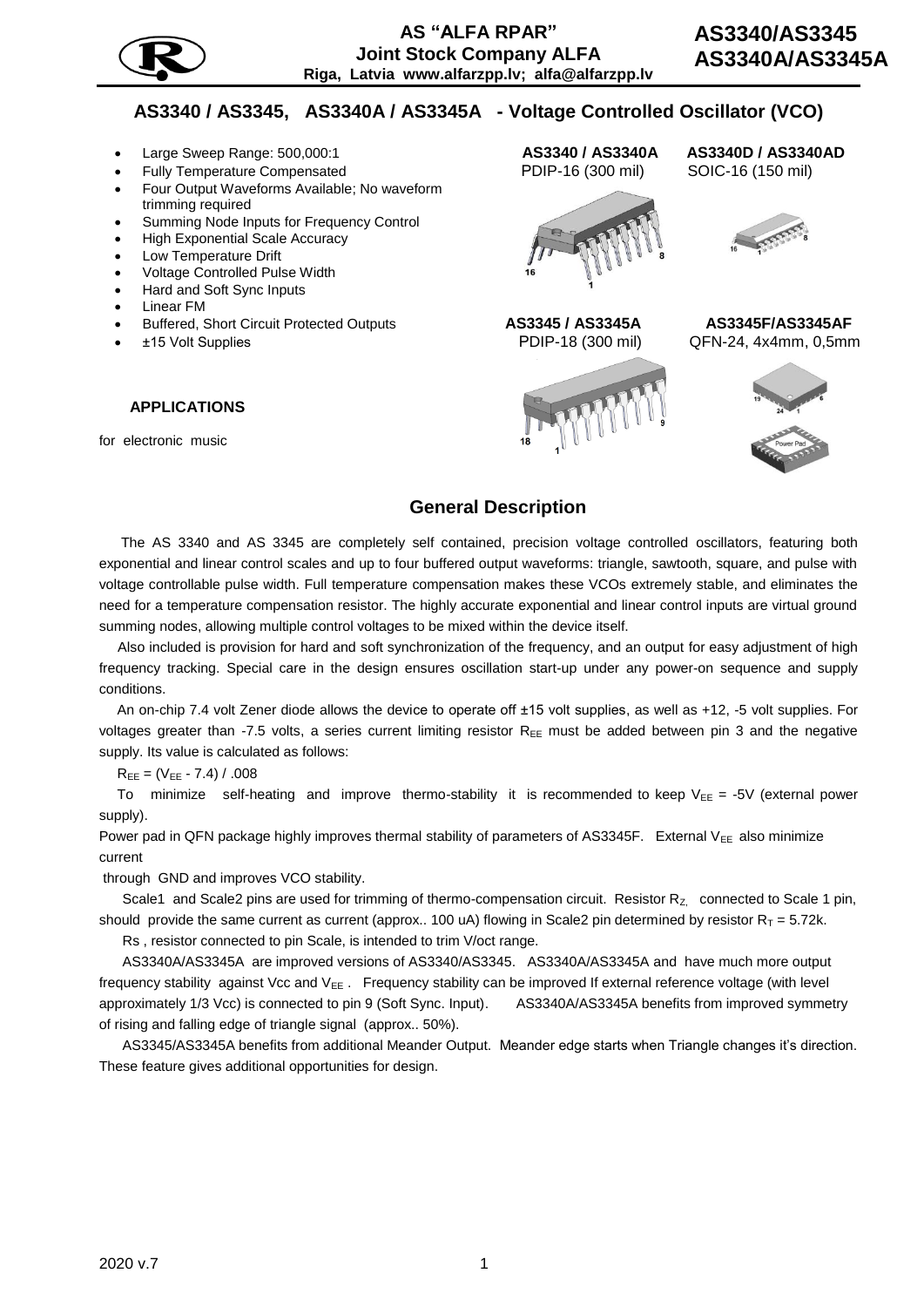

| PDIP-16,<br><b>SOIC-16</b><br>Pin No | Pin<br>Name      | Description                       |
|--------------------------------------|------------------|-----------------------------------|
| 1                                    | Scale 1          | Scale Adjust 1                    |
| $\overline{c}$                       | Scale 2          | Scale Adjust 2                    |
| 3                                    | $V_{EE}$         | Negative supply                   |
| 4                                    | V <sub>Р</sub>   | <b>Pulse Output</b>               |
| 5                                    | V <sub>PWM</sub> | <b>PWM Control Input</b>          |
| 6                                    | V <sub>HSI</sub> | Hard Synchronization<br>Input     |
| 7                                    | Vнғт             | <b>High Frequency</b><br>Track    |
| 8                                    | $V_{SO}$         | Sawtooth Output                   |
| 9                                    | $V_{\rm SSI}$    | Soft Synchronization<br>Input     |
| 10                                   | $V_{\text{TQ}}$  | <b>Triangle Output</b>            |
| 11                                   | Cap              | Capacitor                         |
| 12                                   | <b>GND</b>       | Ground                            |
| 13                                   | Vlfi.            | Linear FM Input                   |
| 14                                   | $V_{\rm S}$      | Scale                             |
| 15                                   | V <sub>FCI</sub> | <b>Frequency Control</b><br>Input |
| 16                                   | V <sub>cc</sub>  | Positive supply                   |

# **AS3340, AS3340A Pin Information AS3340, AS3340A Circuit Block and Connection Diagram** FREQ. CNTL. LINEAR FM



#### **AS3345, AS3345A Pin Information AS3345, AS3345A Circuit Block and**

| <b>PDIP-18.</b> | QFN-24,             | Pin                 |                        |  |
|-----------------|---------------------|---------------------|------------------------|--|
| Pin No          | Pin No              | Name                | Description            |  |
| 1               | 4                   | Scale 1             | Scale Adjust 1         |  |
| $\frac{2}{3}$   | 5                   | Scale 2             | Scale Adjust 2         |  |
|                 | 7                   | V <sub>EE</sub>     | Negative supply        |  |
| $\overline{4}$  | 8                   | .<br>V <sub>Р</sub> | Pulse Output           |  |
| 5               | 9                   | V <sub>PWM</sub>    | <b>PWM Control</b>     |  |
|                 |                     |                     | Input                  |  |
|                 |                     |                     | Hard                   |  |
| 6               | 11                  | V <sub>HSI</sub>    | Synchronization        |  |
|                 |                     |                     | Input                  |  |
| $\overline{7}$  | $\overline{12}$     | V <sub>MO</sub>     | <b>Meander Output</b>  |  |
| 8               | 14                  | V <sub>HFT</sub>    | High Frequency         |  |
|                 |                     |                     | Track                  |  |
| 9               | 15                  | $V_{SO}$            | <b>Sawtooth Output</b> |  |
|                 |                     |                     | Soft                   |  |
| 10              | 16                  | $V_{\rm SSI}$       | Synchronization        |  |
|                 |                     |                     | Input                  |  |
| $\overline{11}$ | $\overline{17}$     | V <sub>TO</sub>     | <b>Triangle Output</b> |  |
| 12              | 19                  | Cap                 | Capacitor              |  |
| 13              | 20                  | <b>GND</b>          | Ground                 |  |
| 14              | 22                  | <b>GND</b>          | Ground                 |  |
| 15              | 23                  | $V_{\text{LFL}}$    | Linear FM Input        |  |
| 16              | 24                  | V <sub>s</sub>      | Scale                  |  |
| 17              | $\overline{2}$      | V <sub>FCI</sub>    | Frequency              |  |
|                 |                     |                     | <b>Control Input</b>   |  |
| 18              | 3                   | Vcc                 | Positive supply        |  |
|                 | 1,6,10,<br>13,18,21 | <b>NC</b>           | Not connected          |  |
|                 | Power<br>Pad        | Power<br>Pad        | Don't connect          |  |

# **Connection Diagram PDIP-18 (QFN-24)**

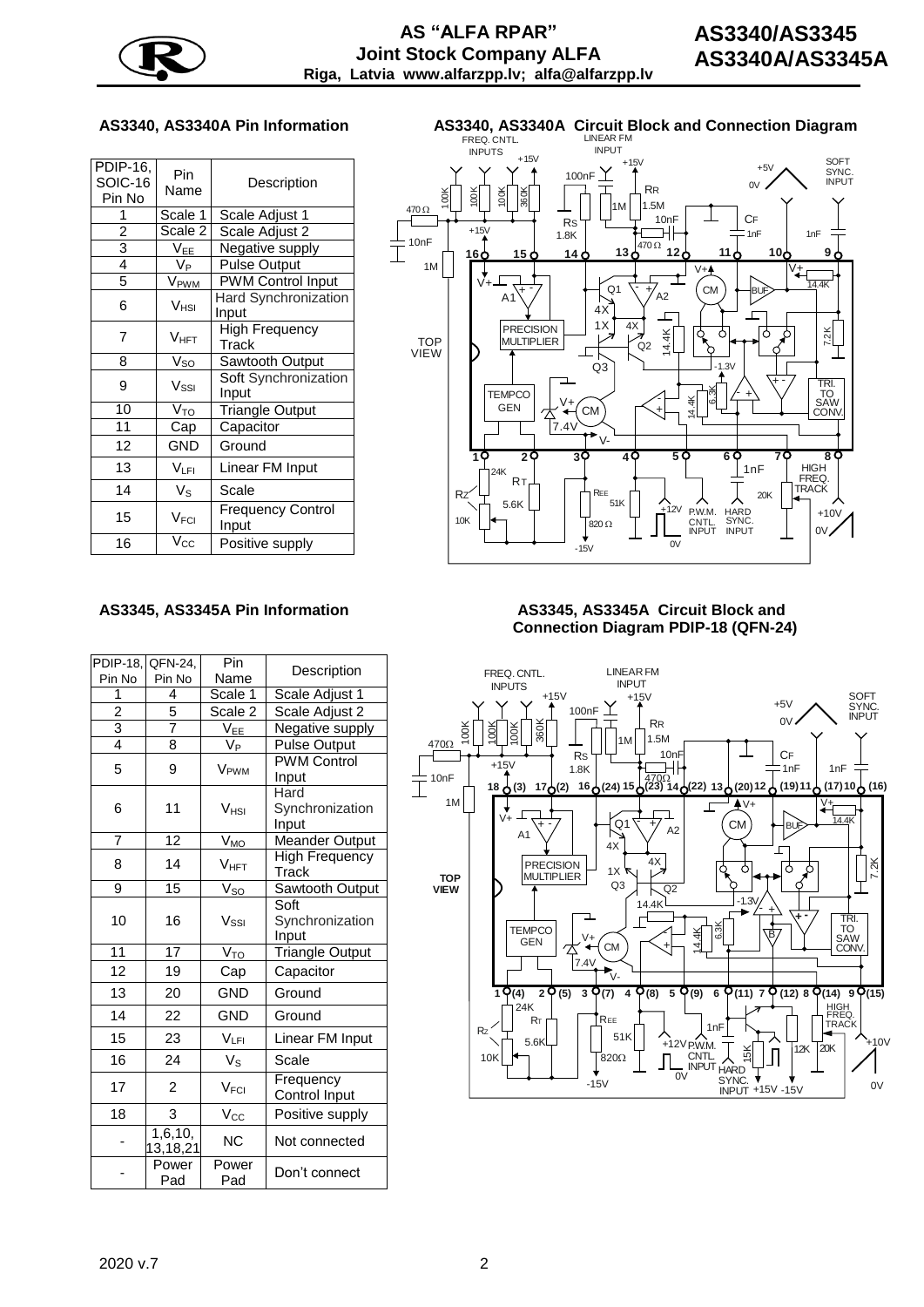

# **Absolute Maximum Ratings**

| Voltage Between $V_{CC}$ and $V_{EE}$ Pins        | $+24V, -0.5V$                       |
|---------------------------------------------------|-------------------------------------|
| Voltage Between V <sub>CC</sub> and GND Pins      | $+18V, -0, 5V$                      |
| Voltage Between V <sub>EE</sub> and GND Pins      | $-6V, +0.5V$                        |
| Current through Any Pin                           | ±40mA                               |
| Voltage Between Frequency Control Pin             | ±6V                                 |
| or Reference Current Pin and GND Pin              |                                     |
| Voltage Between Multiplier Output Pin and GND Pin | $+6V. -1V$                          |
| Storage Temperature Range                         | $-55^{\circ}$ C to 120 $^{\circ}$ C |
| Operating Temperature Range                       | $-25^{\circ}$ C to 75 $^{\circ}$ C  |



#### **Output Waveforms (different types of Sync)**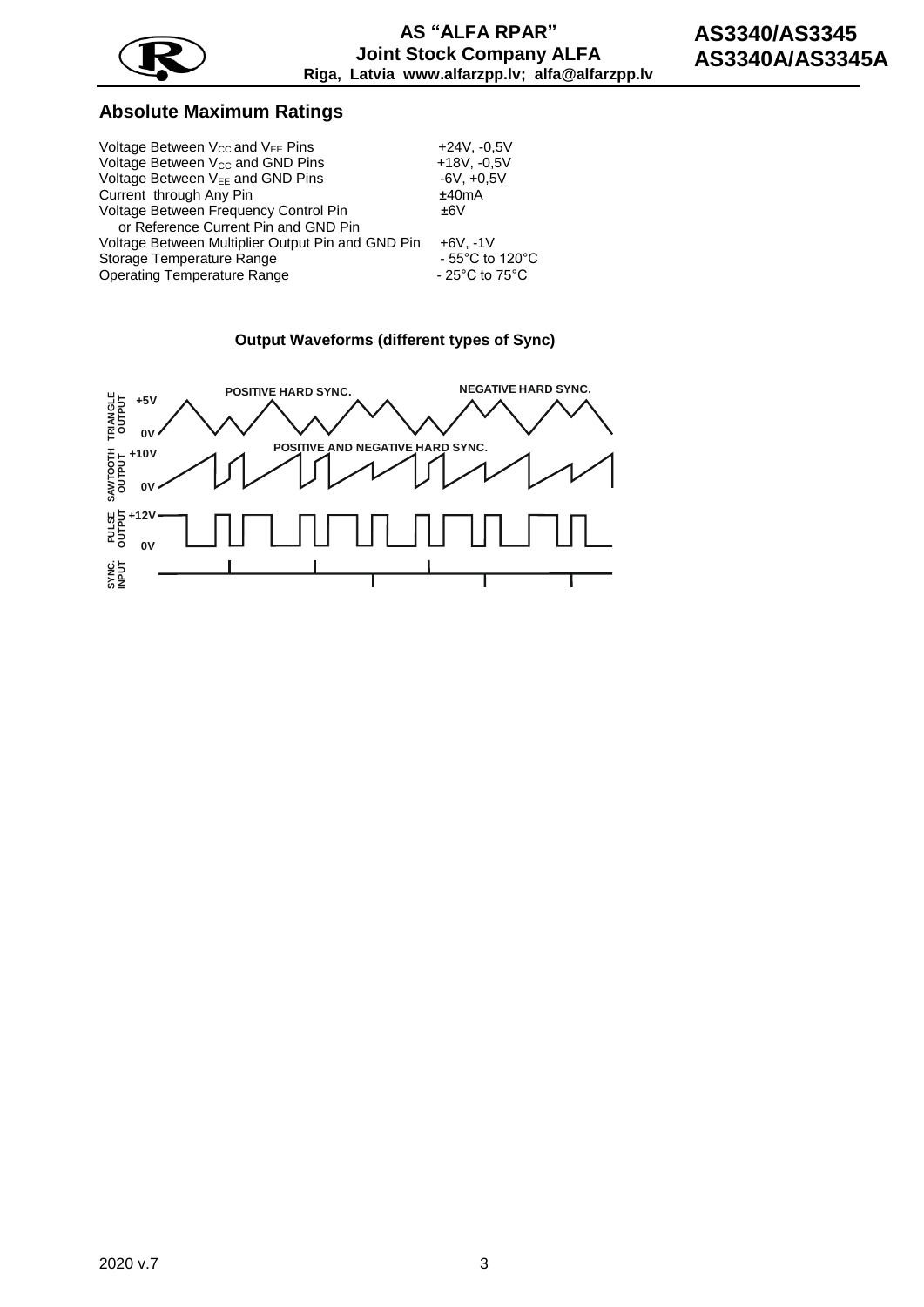

#### **Typical Electrical Characteristics**

 $V_{CC}=+15V$  V<sub>EE</sub> = Internal Zener  $T_{A}=20^{\circ}$ 

| , CC− , LO ,<br><b>Parameter</b>                                     | $V_{\text{EE}}$ – $V_{\text{H}}$ – $V_{\text{H}}$ – $V_{\text{H}}$ – $V_{\text{H}}$<br>Min. | Typ.                     | Max.         | <b>Units</b>  |
|----------------------------------------------------------------------|---------------------------------------------------------------------------------------------|--------------------------|--------------|---------------|
| <b>Frequency Control Range</b>                                       | 50K:1                                                                                       | 500K:1                   |              |               |
| Exponential Scale Error, Untrimmed <sup>1</sup>                      | -                                                                                           | 0.2                      |              | %             |
| Exponential Scale Error, Trimmed <sup>1</sup>                        |                                                                                             | 0.05                     | 0,3          | $\frac{0}{6}$ |
| Multiplier Gain Errors <sup>2</sup>                                  |                                                                                             | 0.0005                   | 0.008        | $%/\mu A$     |
| Tempo Cancellation <sup>3</sup>                                      | $-150$                                                                                      | 0                        | $+150$       | ppm           |
| Oscillator Drift <sup>4</sup>                                        |                                                                                             | ±50                      | ±200         | ppm           |
| Triangle Buffer Input Current                                        |                                                                                             | 0.3                      | 3            | nA            |
| Triangle Waveform Upper Level                                        | 4.85                                                                                        | 5.0                      | 5.15         | V             |
| Triangle Waveform Lower Level                                        | $-15$                                                                                       | $\Omega$                 | $+15$        | mV            |
| <b>Triangle Waveform Symmetry</b>                                    | 45                                                                                          | 50                       | 55           | $\%$          |
| Sawtooth Waveform Upper Level                                        | 9.4                                                                                         | 10.0                     | 10.6         | V             |
| Sawtooth Waveform Lower Level                                        | $-25$                                                                                       | $\mathbf 0$              | $+25$        | mV            |
| <b>Triangle Output Sink Capability</b>                               | 400                                                                                         | 550                      | 750          | μA            |
| Sawtooth Output Sink Capability                                      | 640                                                                                         | 800                      | 1000         | μA            |
| Triangle& Sawtooth Output Impedance <sup>5</sup>                     | 65                                                                                          | 100                      | 150          | Ω             |
| Pulse Output Source Capability at +10V                               | $\overline{2.8}$                                                                            | $\overline{3.5}$         | 4.6          | mA            |
| Squarewave Output Levels <sup>6</sup> , AS3345                       | $-1.8, -0.4$                                                                                | $-1.3, 0$                | $-0.8, +0.4$ | $\vee$        |
| PWM Input Pin Current                                                | .5                                                                                          | 1.5                      | 3.5          | μA            |
| PWM Input Voltage for 0% Pulse Width                                 | $-15$                                                                                       | $\Omega$                 | $+15$        | mV            |
| PWM Input Voltage for 100% Pulse Width                               | 4.6                                                                                         | 5.0                      | 5.4          | V             |
| Input Bias Current at Reference and<br><b>Control Current Inputs</b> | 80                                                                                          | 200                      | 400          | nA            |
| Tempco of Input Bias Currents                                        | $-1000$                                                                                     | 0                        | $+1000$      | ppm           |
| Offset Voltage at Reference and Control<br><b>Current Inputs</b>     | -5                                                                                          | $\mathbf 0$              | +5           | mV            |
| Hard Sync Reference Voltage                                          | $-1.2$                                                                                      | $-1.4$                   | $-1.5$       | $\vee$        |
| Hard Sync Input Resistance                                           | $\overline{5}$                                                                              | 6.3                      | 7.9          | KΩ            |
| Max Capacitor Charge/Discharge Current                               | 400                                                                                         | 570                      | 800          | μA            |
| Positive Supply Current                                              | 4                                                                                           | 5                        | 6.5          | mA            |
| Positive Supply Voltage Range                                        | $+10$                                                                                       | $\overline{\phantom{a}}$ | $+18$        | V             |
| Negative Supply Voltage Range <sup>8</sup>                           | $-4.5$                                                                                      | $\blacksquare$           | $-18$        | $\vee$        |

**Note 1:** This error represents the percentage difference in scale factors (volts per frequency ratio) of the exponential generator anywhere over the exponential generator current range of 50nA to 100 µA. Most of this error occurs at the range extremities.

**Note 2:** This error represents the percentage difference in multiplier gains at any two input currents, within the range of 20 µA to 180 µA, per µA difference between the two corresponding outputs.

**Note 3:** This spec represents the difference between the actual tempco of the multiplier output voltage (expressed relative to the maximum output excursions) and the tempco required to precisely cancel the tempco of the exponential scale factor (q/KT).

**Note 4:** The multiplier output is grounded.

**Note 5:** For exponential generator currents less than 10 µA; above 10 µA, impedance drops to 1 /3 this value as the highest current is approached.

**Note 6:** With respect to the hard sync input reference voltage.

**Note 7:** For PWM control inputs between -1 and +6 volts. This current is significantly greater for inputs outside of this range.

**Note 8:** Current limiting resistor required for negative supplies greater than -6 volts.

**Specifications subject to change without notice.**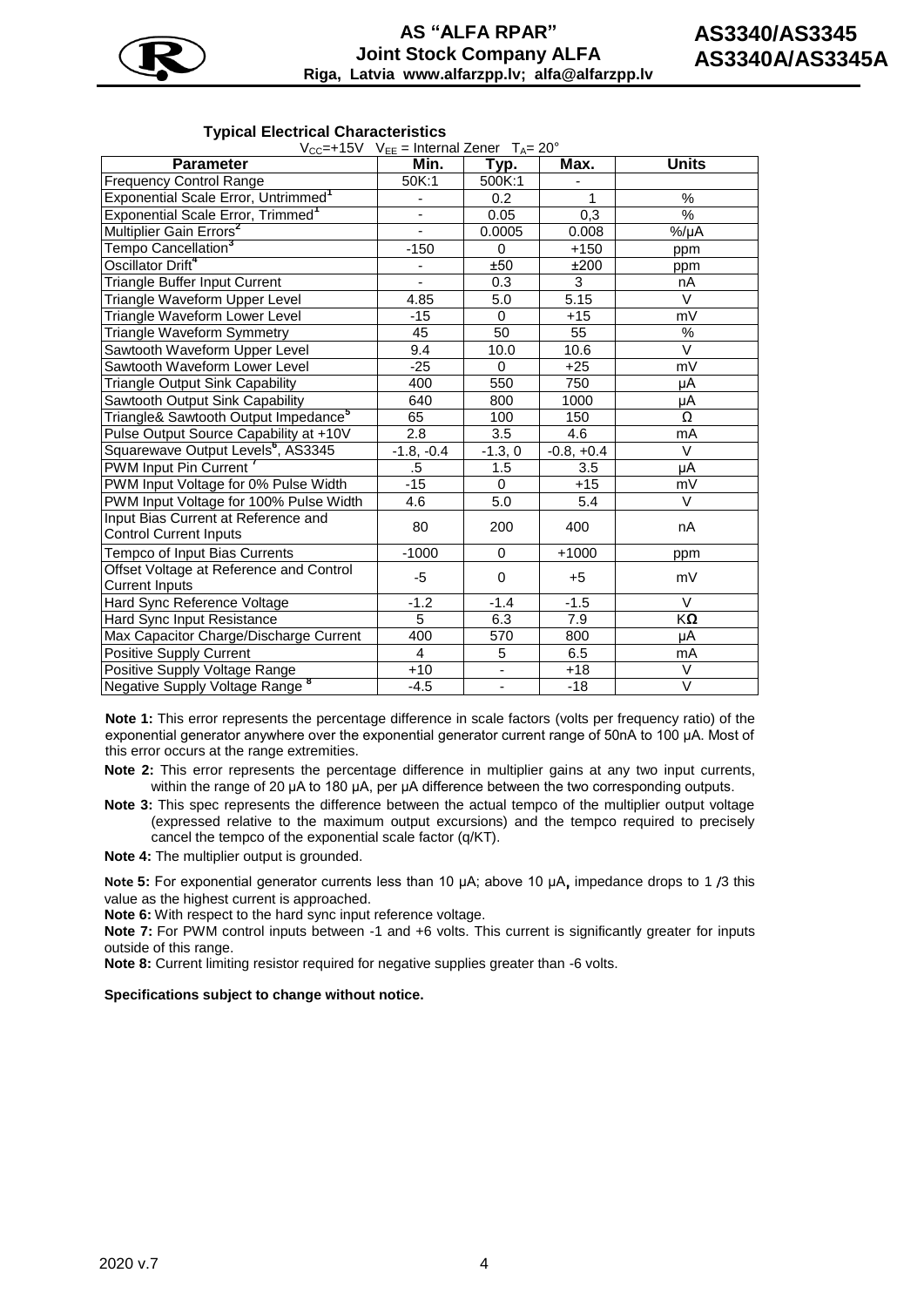

**Structure of AS3340, AS3340A multiplication block and exponentiator**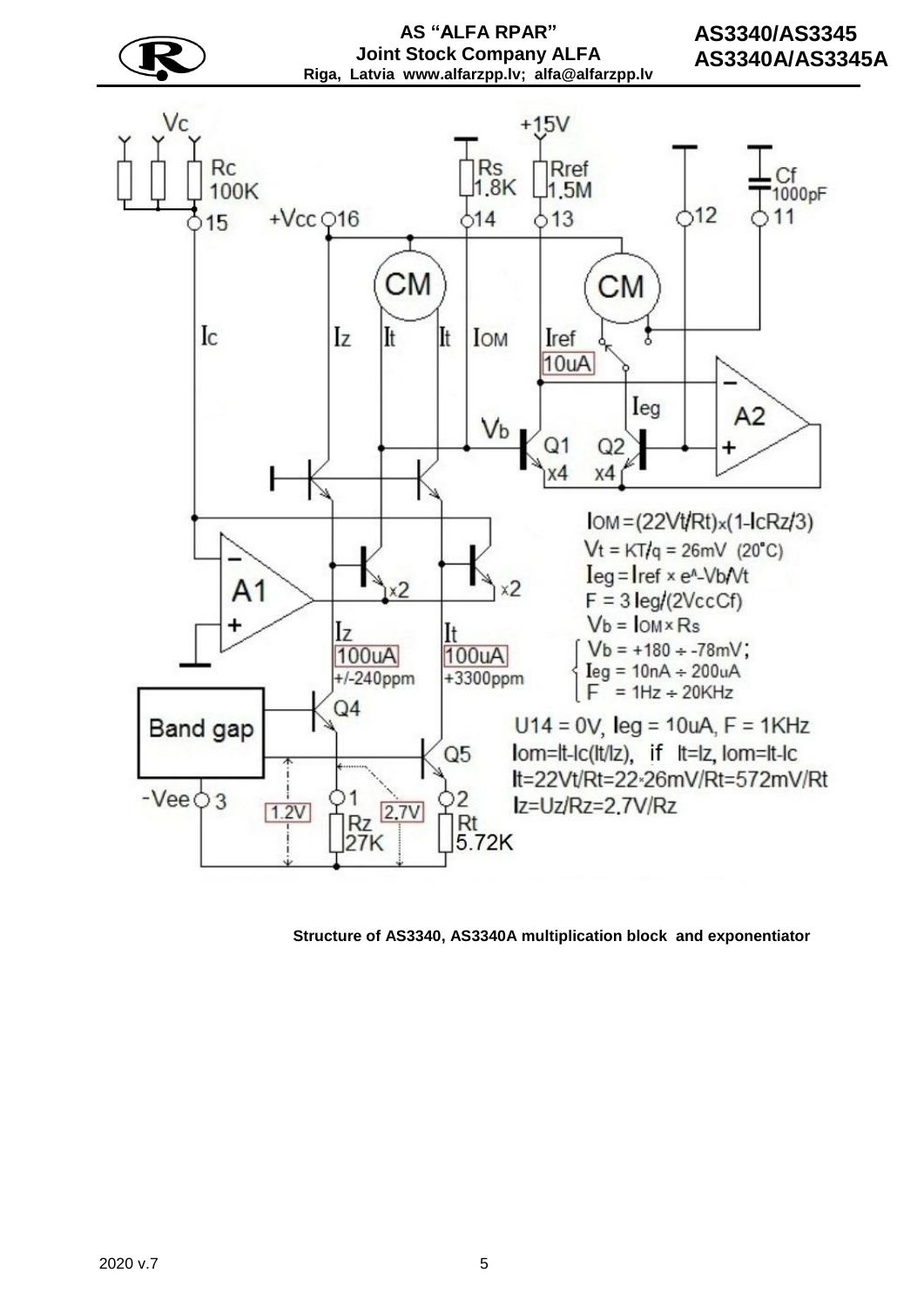

#### **Package Information.**

| Device type        | Package                |
|--------------------|------------------------|
| AS3340 / AS3340A   | PDIP-16 (300 mil body) |
| AS3340D / AS3340AD | SOIC-16 (150 Mil)      |

 **Units: inch (mm)**

# **РDIP-16 (300 Mil)**







 **SOIC-16 (150 Mil)**